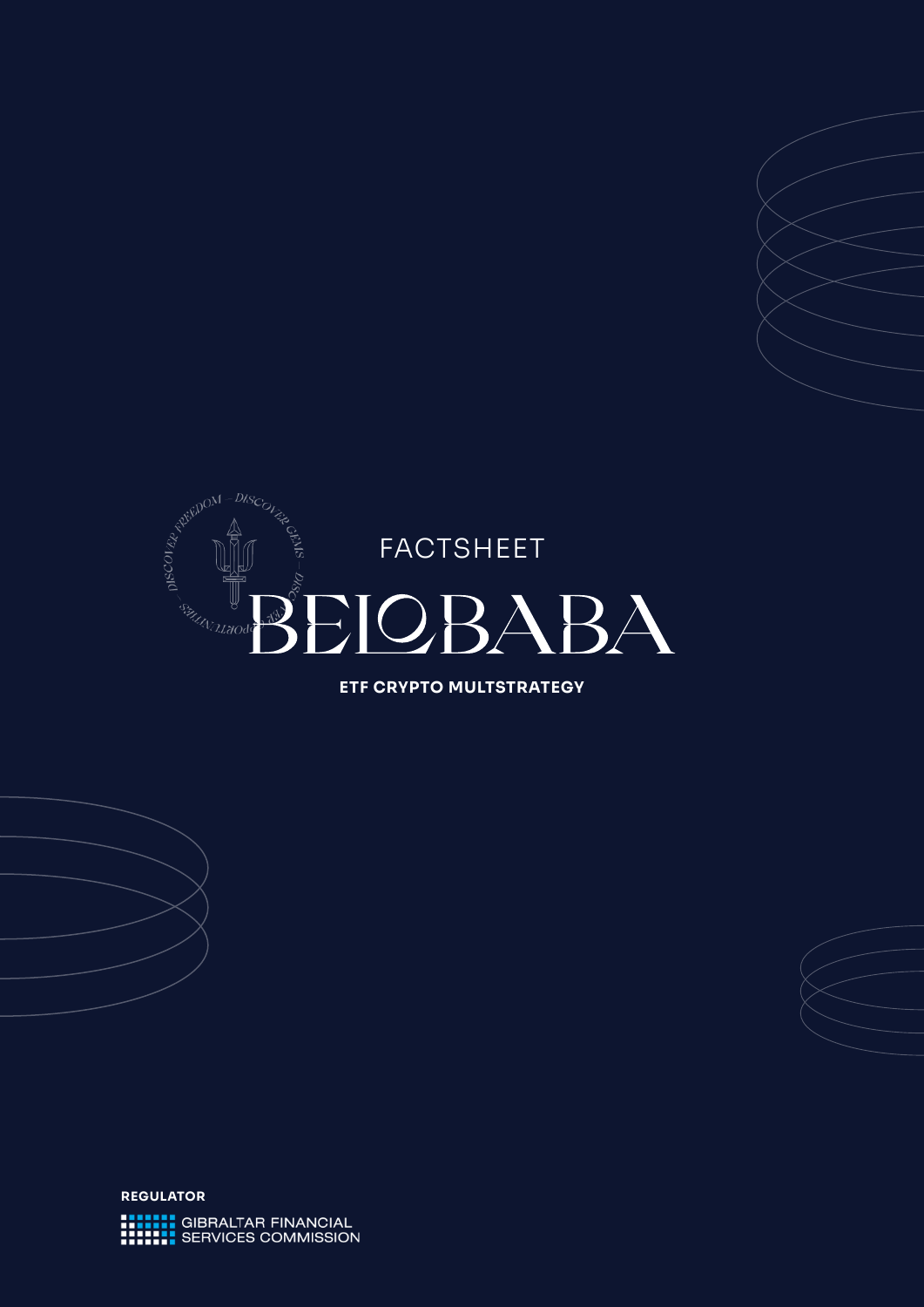# **Description**

**NAME** BELOBABA FUND PCC LIMITED

**TYPE OF LEGAL ENTITY** Protected Cell Company

**WKN & ISIN** WKN: A3C5F9 ISIN: GI000A3C5F94

**TAX IDENTIFICATION NUMBER** GICO.121443-89

**REGISTERED ADDRESS**  21 Engineer Lane

**CITY** Gibraltar

**PROVINCE/STATE** Gibraltar

**COUNTRY** Gibraltar

**POSTAL CODE** GX11 1AA

**PURPOSE/ACTIVITY** Crypto Hedge Fund

**LICENCE TYPE** Experienced Investor Fund

**LIQUIDITY** Monthly no Lock ups **DATE OF INCORPORATION** 9th August 2021

**NAME OF OFFICIAL REGISTRY** Gibraltar Company House

**PLACE OF OFFICIAL REGISTRY** Gibraltar

**REGISTRATION NUMBER** 121443

**CONTACT PERSON** Lluís Mas

**REGULATOR** Gibraltar Financial Services Commision

**WATERFALL DISTRIBUTION** 1st: 100% Investor principal then 70% Investor and 30% Fund

**FEES** 0% Management Fee / 30% Performance Fee

**CONTACT EMAIL** [lmas@belobabafund.com](mailto:lmas@belobabafund.com)

**FUND TYPE** AIF / AIFMD

**MINIMUM INVESTMENT** EUR 100,000

**FUND ADMINISTRATOR** RSM

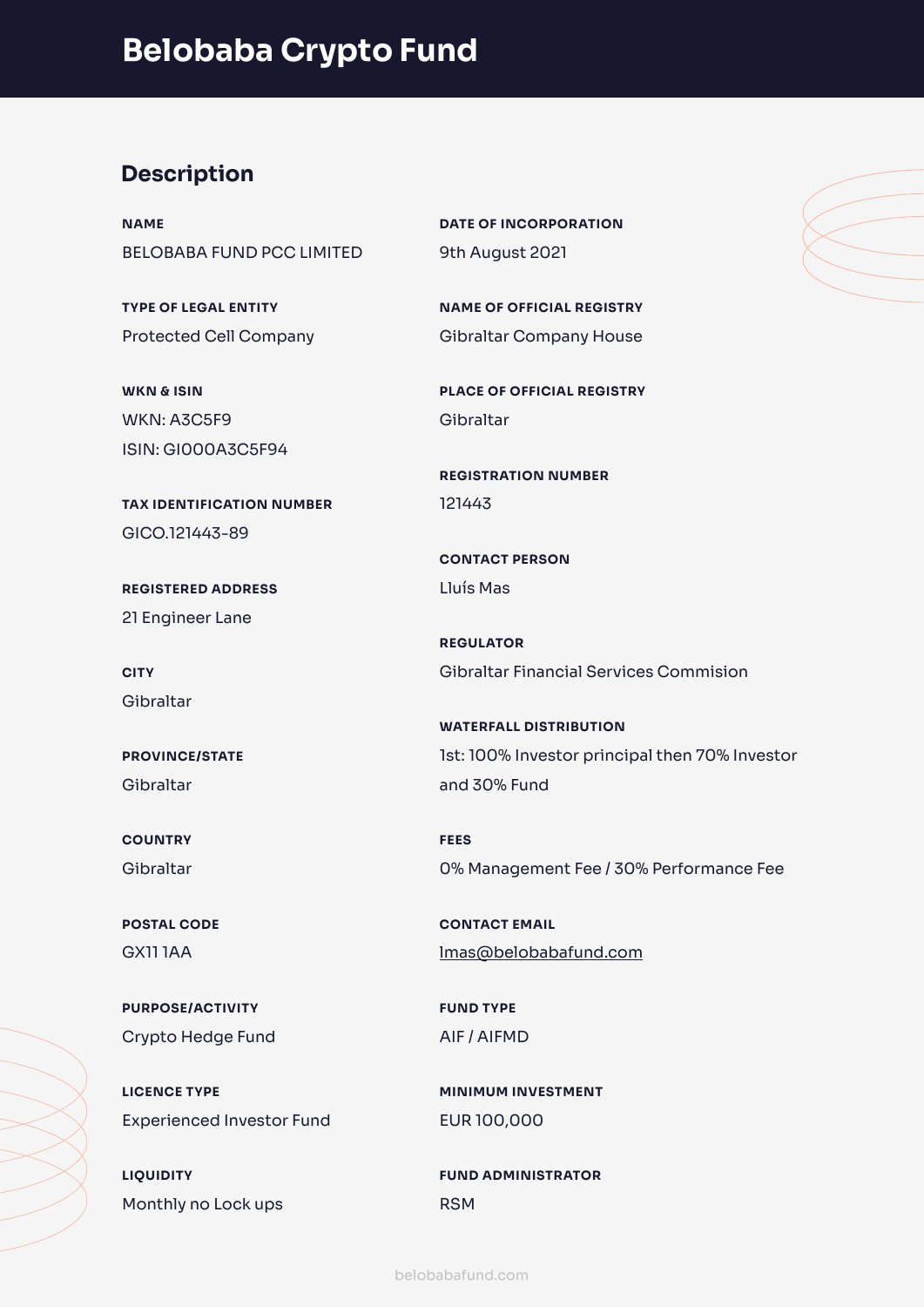# **Belobaba Crypto Fund**

| <b>LEGAL ADVISOR</b>                  | <b>AUDITOR</b>                   |
|---------------------------------------|----------------------------------|
| Hassan's Law Firm                     | <b>BDO</b>                       |
|                                       |                                  |
| <b>BANK</b>                           | <b>INSTITUTIONAL CUSTODIAN</b>   |
| Turicum Bank Gibraltar                | <b>Digital Assets Management</b> |
|                                       |                                  |
| <b>TOKEN TRANSFER AGENT WORLDWIDE</b> | <b>ADVISOR IN THE USA</b>        |
| Tokeny (Luxemburg)                    | <b>DealBox</b>                   |
|                                       |                                  |
| <b>TOKEN TRANSFER AGENT IN THE US</b> |                                  |
| Vertalo                               |                                  |

# **Financial profit**





[belobabafund.com](http://www.belobabafund.com)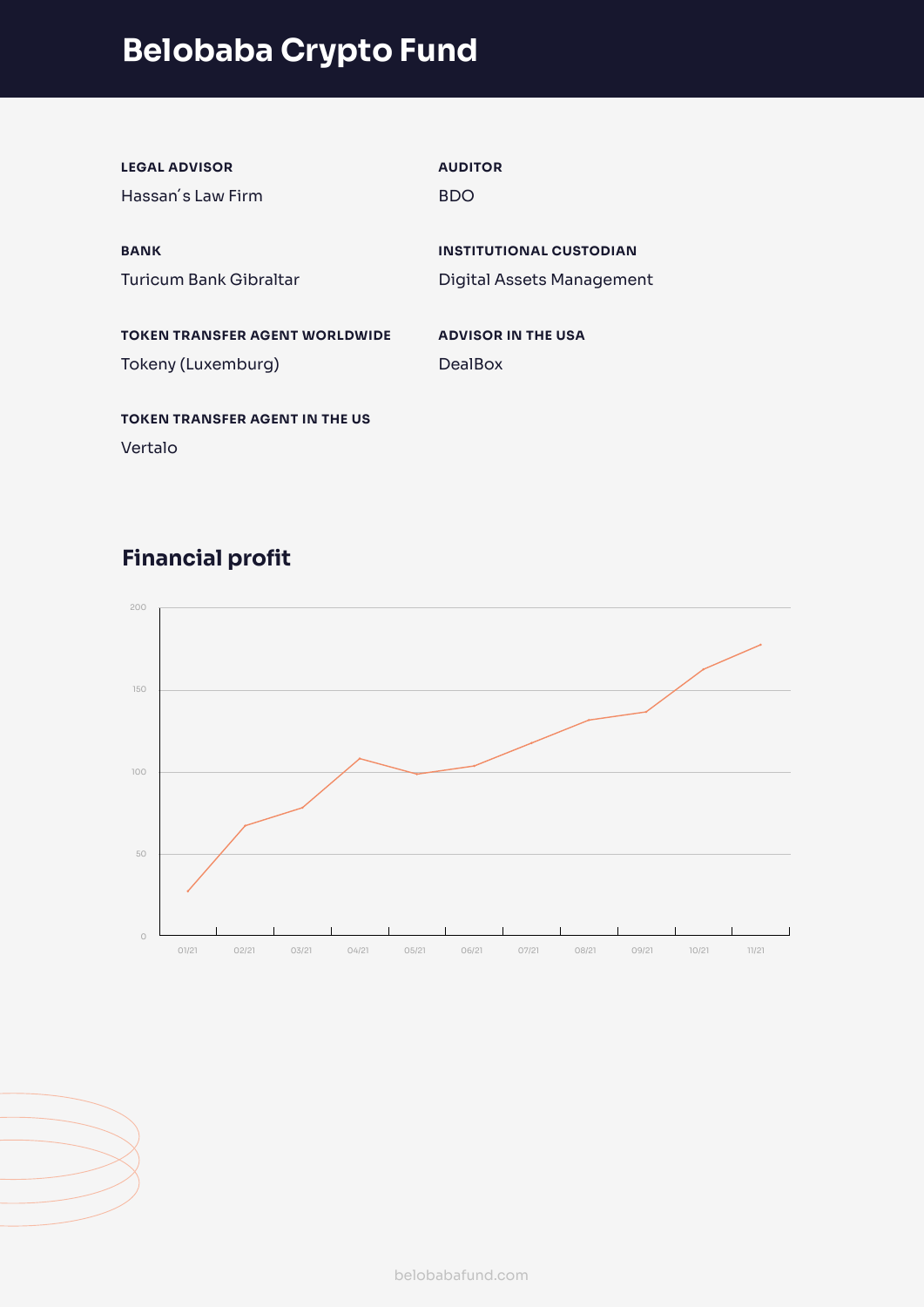### **Fund summary**

Belobaba Crypto Fund is a multi-strategy and actively managed crypto hedge fund with a Regulated Security Token. The Fund invests exclusively on crypto assets and providing experienced investors with the opportunity of participating in the ever-

growing cryptocurrency market. Belobaba follows a Master-Feeder structure with the Master Fund regulated in Gibraltar and the Feeder Fund (Delaware Limited Partnership as a Special Purpose Vehicle) accepted under Regulation D of the United States of America.



### **What is the market value of blockchain?**

The global blockchain Investment market should reach \$56.7 billion by 2026 from \$6.0 billion in 2021 at a compound annual growth rate (CAGR) of 56.9% for the forecast period of 2021 to 2026.

**Financial Assets Global Cap**

**\$ 112,3 T**  31 May 2021

\*Cryptocurrency Trusts

BlackRock \$7,8 T Vanguard \$ 6,1 T Fidelity \$3,6 T UBS  $\begin{array}{ccc} & & \circ & \circ & \circ \\ \hline \end{array}$   $\begin{array}{ccc} & \circ & \circ & \circ \\ \circ & \circ & \circ \circ \end{array}$   $\begin{array}{ccc} \circ & \circ & \circ \\ \circ & \circ & \circ \end{array}$ **TRADITIONAL FUNDS** GrayScale\* 540 B Pantera Capital **Bantera Capital** \$ 4 B Bitwise Asset Mangement **1 Bitwise Asset Mangement** 1 B Galaxy Digital **Calacter Calacter Calacter Calacter** State State State State State State State State State State State State State State State State State State State State State State State State State State State State S **CRYPTO FUNDS**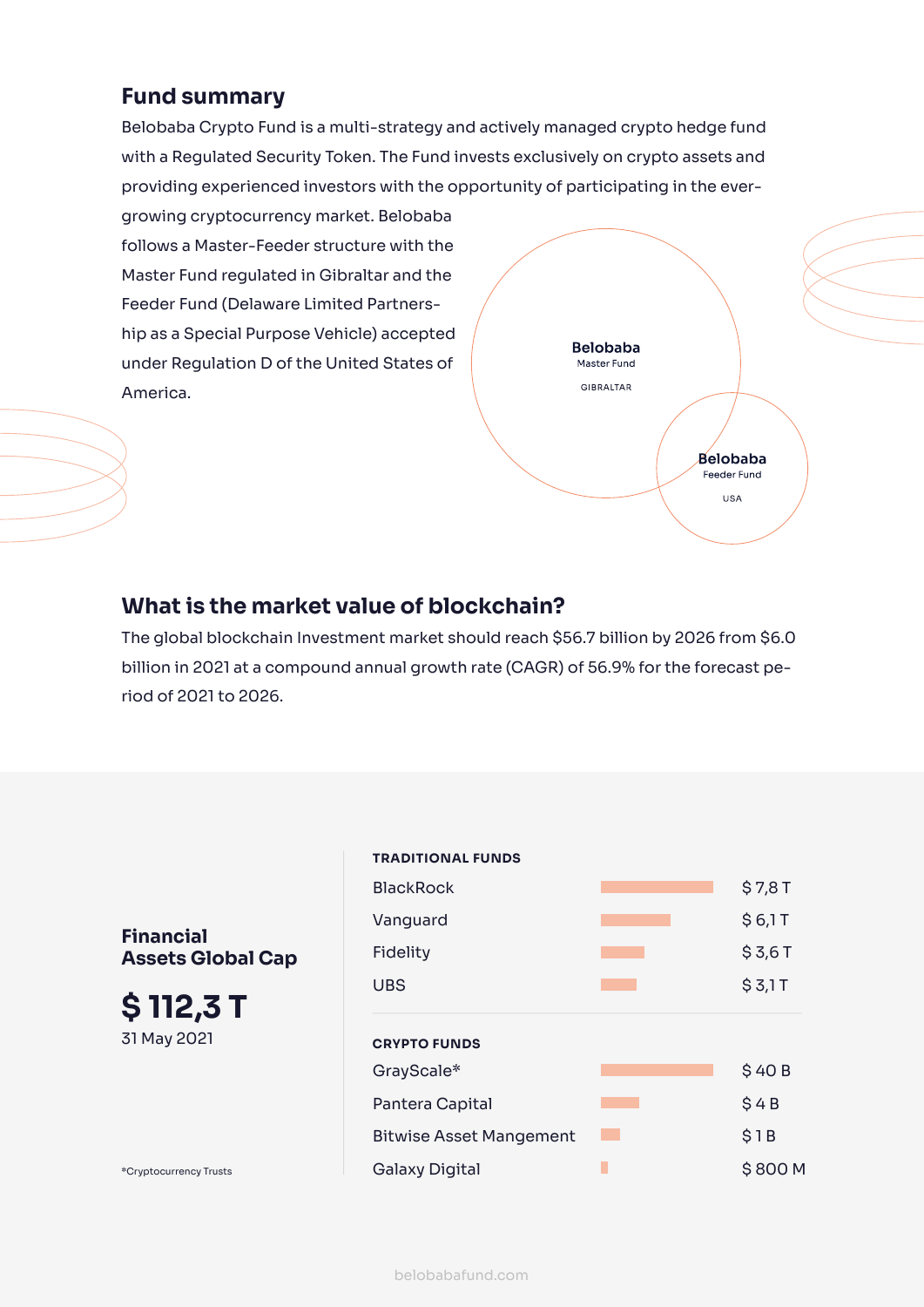### **How do we construct our Investment Thesis?**

We aim every month to obtain absolute returns in the Crypto asset markets for our investors by:

- Taking advantage of Bull, Bear and sideway markets using a combination of Long / Short positions
- **Diversifying the portfolio under a correlation-based Asset Allocation among** multiple sub crypto asset classes and
- Combining different time horizons ranging from intraday trading to mid / long term holding

### **Where do we invest?**

We aim every month to obtain absolute returns in the Crypto asset markets for our investors by:

- **Venture Equity**: Investing and supporting pre-launched companies building **1.** innovative blockchain products and services.
- **Early-stage tokens**: Investing in disruptive, efficient, and scalable protocols in **2.** early or private stages at a discount to the listing price.
- **Liquid tokens**: Trading the largest and most liquid digital assets, exploiting **3.** market opportunities by combining long and short positions.

A clear governance chapter empowers the Investment Committee to make Investment decisions under the advice of a team of specialized and experienced advisors that provide insights based on Technical, Fundamental, Onchain and Sentimental Analysis.

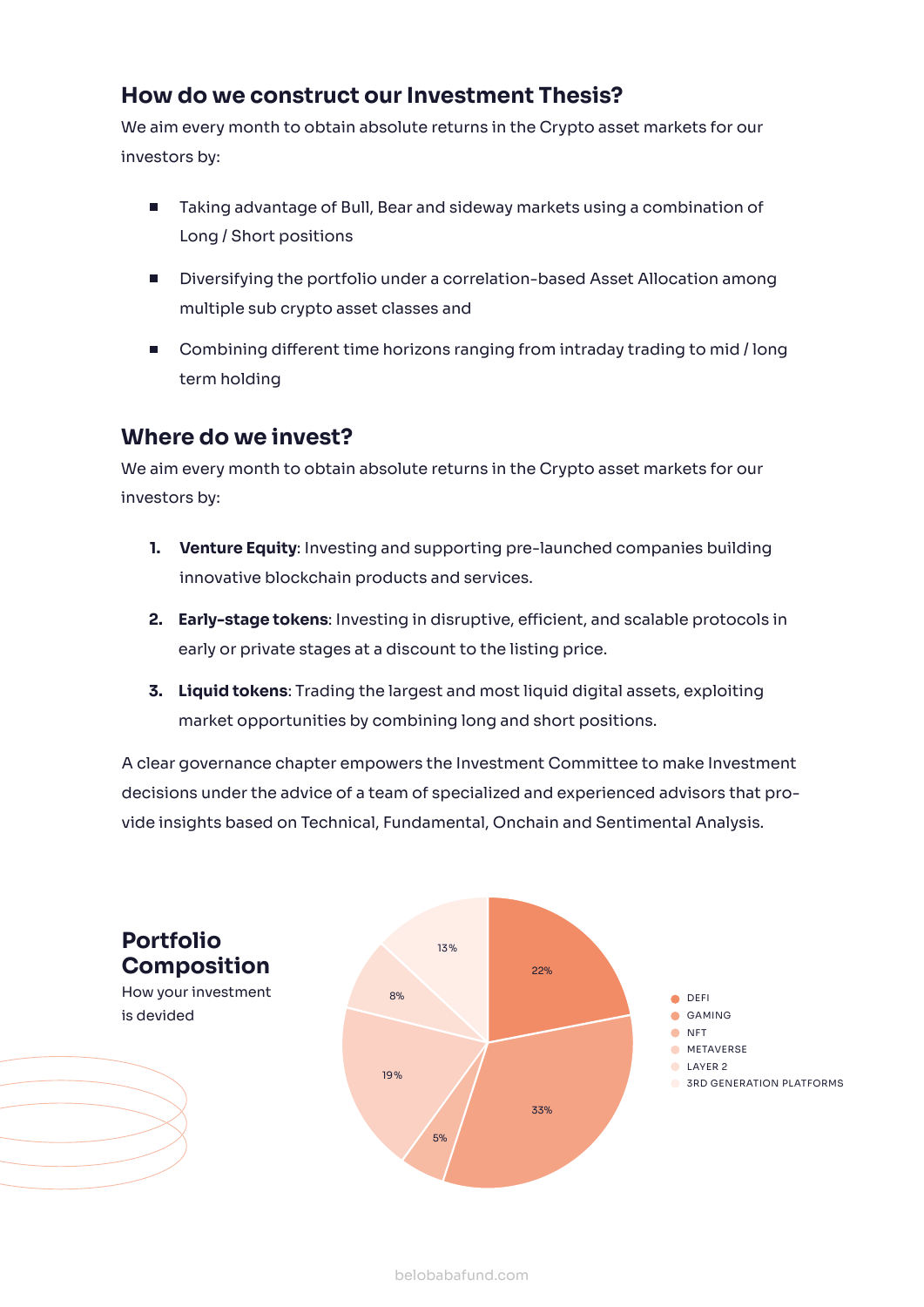# **Khan Token**

### **Which are the benefits of having a Hedge Fund tokenized with Khan Token?**

The Khan Token encompasses the wealth generated by the Fund through its investments in crypto assets.

The Initial Khan Price is 1,000 € and it will be adjusted accordingly to the Fund Performance based on the Net Asset Value as calculated on a monthly basis by Belobaba´s independent Fund Administrator RSM.

## **Advantages of Khan Token**

### **REGULATED**

We are the first crypto investment fund with a regulated security token

### **SELF-CUSTODY**

Hosted in the Investors' own wallet of choice

### **LIQUIDITY**

The token floats in primary & secondary markets on a 24x7 basis

### **ERC-20 STANDARD**

**INDEPENDENCE**

The Token can be used as a collateral on DEFI platforms

NAV is calculated by an independent & recognized Fund Adminis-

### **AUDITED**

Khan Token is audited by one of the top 5 largest Auditing firms in the world

# **ORACLE**

BUA is used as a oracle for traditional financial institucions

### **LEGALITY**

trator

Gibraltar is a Common Law jurisdiction with modern regulations

### **KYC PROCESS**

KYC is performed by an independent third party adding an additional layer of legality and transparency